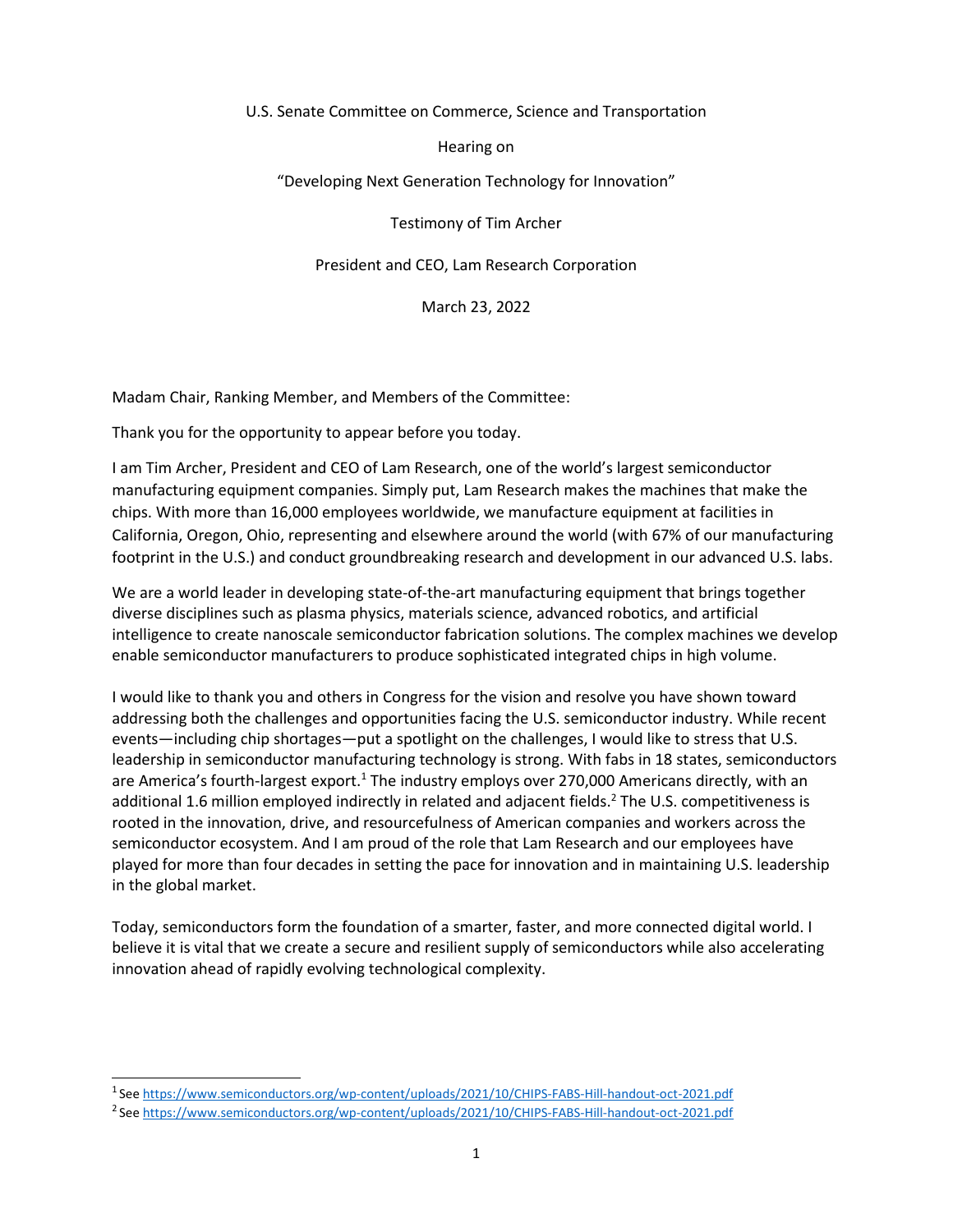Congress recognized the importance of both supply and innovation and is taking bold and decisive steps to strengthen the semiconductor ecosystem through the CHIPS Act, which will fortify our supply chain, workforce, and domestic research and development. I believe this partnership of industry and government—with American workers and ingenuity at its heart—will contribute to U.S. leadership in semiconductor technology well into the future. As you work on this and other related efforts to support our ecosystem, I would highlight three areas that could benefit from your continued consideration.

### **Supporting an "all-of-ecosystem" approach**

The current shortage of chips highlights the vital role of semiconductors throughout the entire economy—including aerospace, automobiles, communications, defense systems, information technology, manufacturing, healthcare, and other industries. It also highlights the complex and interdependent nature of the semiconductor ecosystem and the need for sustained investment by companies throughout the supply chain.

To ensure a secure, and resilient supply of semiconductors, government and industry must take a holistic view of the value chain. Of critical importance, the CHIPS Act creates a new federal policy to incentivize domestic semiconductor manufacturing through the Commerce Grant Program. The program will incentivize new U.S. fabs to meet the growing global demand for semiconductors. The U.S. currently has a robust semiconductor manufacturing base. However, the cost of building and operating a fab in the U.S. is now 20 to 40% higher than in other countries. As other global markets invest heavily in manufacturing, the Commerce Grant Program will act as a force multiplier for U.S. investment, ensuring that our industry can expand to meet accelerating global demand and maintain our technology leadership.

These new fabs will depend on semiconductor manufacturing equipment and materials. A shortage of the necessary tools would hobble production, limiting the impact of taxpayers' investment, and ultimately pose a setback to U.S. leadership in the industry. A Grant Program with the flexibility to provide incentives across the entire value chain will increase resiliency and maximize the output and efficiency of expanded U.S. production.

Finally, a Commerce Grant program accounting for the whole of the semiconductor ecosystem will ensure we are able to grow, train, and retain a skilled national workforce that will power our competitiveness for decades to come. Lam Research has increased our workforce in the U.S. by over 45% in the past two years alone, adding more than 3,500 jobs, including high-paying research and advanced manufacturing jobs at our facilities in California, Oregon, and Ohio. However, in the manufacture of our equipment, we also rely on hundreds of American suppliers, many of whom are struggling to keep up with the rapid pace of growth while dealing with the lingering effects of the pandemic and a tight labor market. We are grateful policymakers recognize these challenges and intend to support the industry comprehensively through the Commerce Department's Grant Program, established in the CHIPS Act, as well as through important R&D programs like the Investment Tax Credit found in the FABS Act. We urge Congress to act quickly to pass these measures in support of the entire domestic ecosystem.